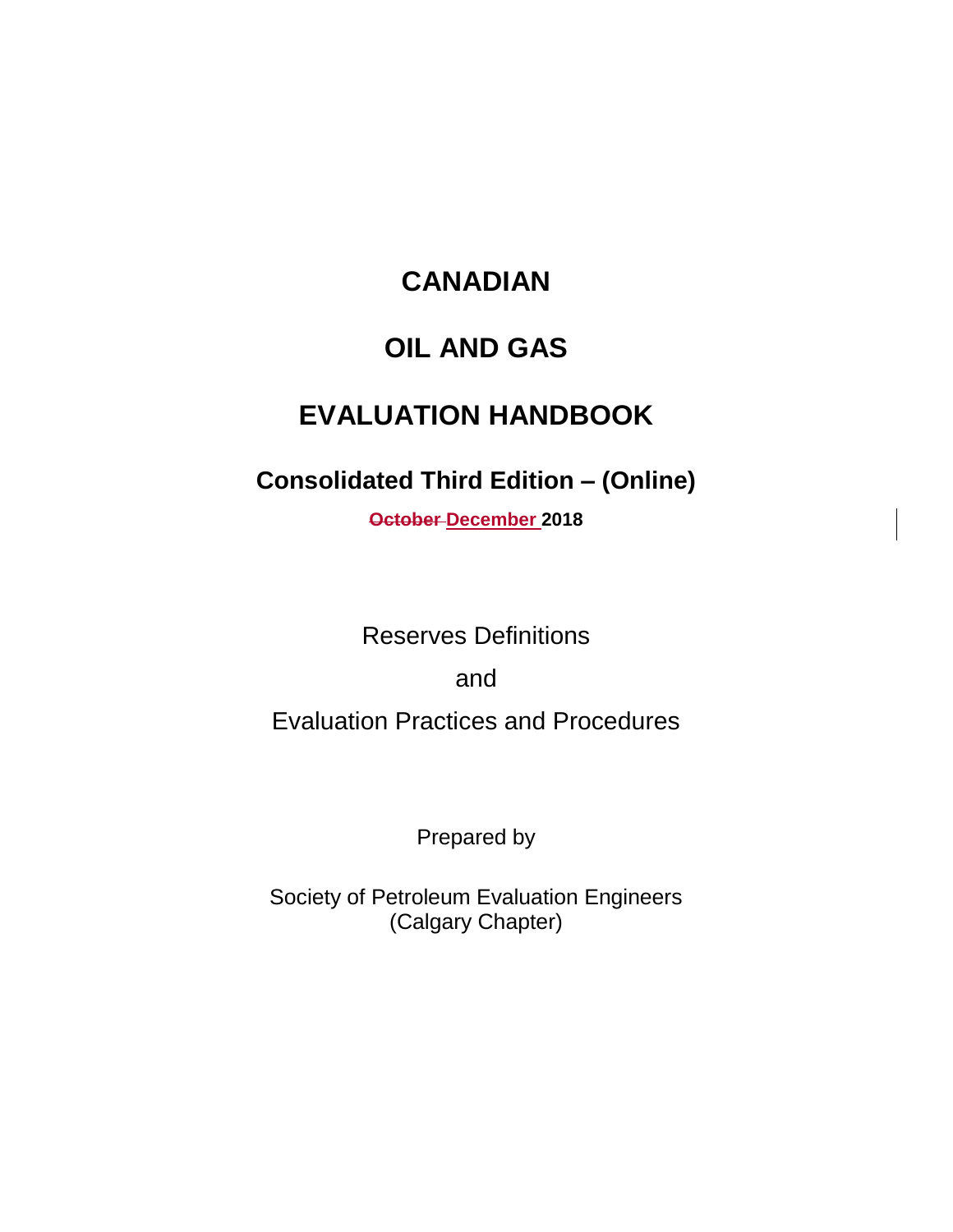#### **DESCRIPTIVE EXAMPLE**

#### **Background**

A regionally extensive, tight gas accumulation has been drilled and logged by a total of eight wells. Three of these wells were subsequently completed, hydraulically fractured and either successfully flow tested or put on long term production, as illustrated in **Figure 2-50**. The pool is considered analogous to a similar accumulation located 20 miles away, which was originally developed on 80-acre spacing with vertical wells and has recently been drilled on 320-acre spacing with horizontal wells. The operator of this new pool is expecting to drill to a similar well density using horizontal wells. The depositional environment is considered low energy and continuous, with no material significant changes expected over moderate distances of one to three miles. The available seismic data does not indicate the presence of faulting. Based on a thorough review of all the geological parameters available a net pay map, it has been constructed at the Best estimate level of confidence.

A reasonable interpretation of which lands could be considered for Undeveloped Reserves related to future drilling is presented in **Figure 2-50**. Additionally, given the tight gas accumulation is regional and generally observed in all the wells drilled in the region, the portions of the pool classified as discovered and undiscovered must also be identified. In this example a two-mile distance away from tested well control is considered reasonable to be considered discovered.



**Figure 2-50** Distance from a control point example.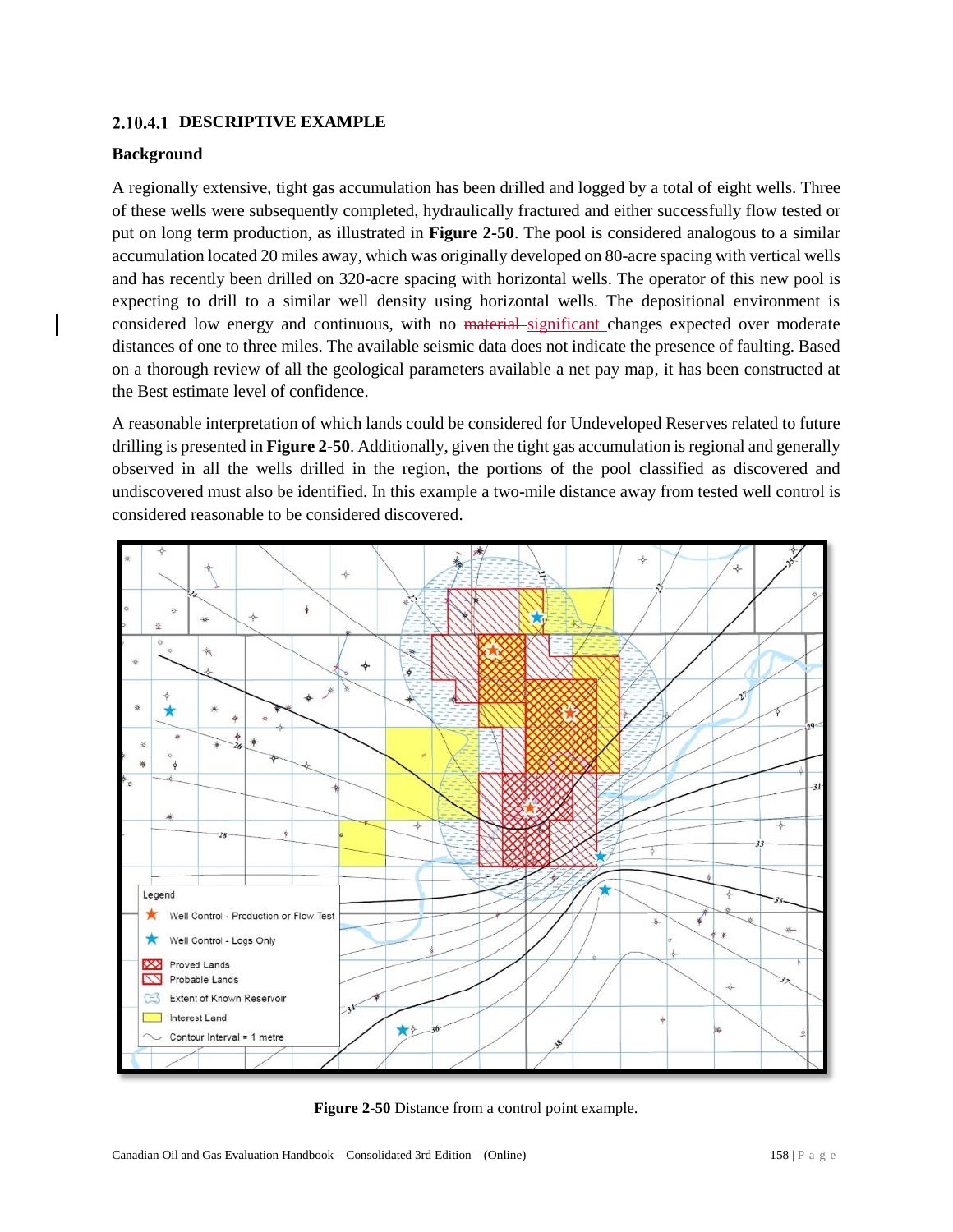All assets with Reserves previously assigned (opening balances) should only have change records associated with production, economic factors and technical revisions.

Change records for discoveries, extensions, infill drilling, improved recovery, and acquired or disposed interest additions or reductions in a year, will be identified as such and will only have an additional change record for production in the period.

Production change records should match the total production as recorded in a company's accounting statements less adjustments for inventory. Hence production includes all volumes produced from existing developed assets since the last evaluation, production from acquired assets between the closing date of the acquisition and the evaluation date, and production from disposition assets prior to closing.

Mid-term updates to Reserves are only representative of reserve changes up to that date. The completion of a subsequent evaluation used for disclosure must use change records that represent the changes between the last disclosed evaluation and the current evaluation effective date. This means that discoveries, extensions, infill drilling, and improved recovery entities originally evaluated and added in a mid-term update evaluation will continue to be reconciled per their original addition change category in the period reconciled, and therefore, will not contain technical revisions.

#### **ACQUISITIONS AND DISPOSITIONS**

It is important to understand the meanings attributed to dates when dealing with acquisitions and dispositions. Acquisitions and dispositions can only be recorded when a deal has closed. Until closing has occurred, an acquiring company does not own any interest in a property and a selling company has not disposed of their interest. The closing date is the date when all the conditions of a purchase and sale agreement have been met and funds and interests are transferred.

The closing date is not to be confused with the *effective date of a purchase and sale agreement*. The *effective date of a purchase and sale agreement* simply represents the date at which adjustments are determined. Operational revenues and expenses between the effective date of a purchase and sale agreement and the closing date are applied against the offering as a cash adjustment and typically only adjusts the final transfer of funds or equities between the parties to close the deal.

Acquisition change records are recorded as the sum of the remaining Reserves assessed as of the *evaluation effective date* plus production occurring between the closing date of the acquisition and the *evaluation effective date*.

Entities included within an acquisition can only include those entities which were attributed Reserves as of *the closing date of the purchase and sale agreement*. As such, entities assigned Reserves, which are the result of activity and data occurring and obtained *after the purchase and sale closing date* and *before the effective date of the evaluation*, who's interests are part of the purchase and sale agreement, must should be booked as either discovery, extension, infill, or improved recovery reserve additions.

Should material significant changes in Reserves interpretations occur within an acquired asset between the *closing date of an acquisition* and the *evaluation effective date,* the difference may be noted in the footnotes of the reconciliation. The change records associated with an acquisition should not contain any technical revisions or economic change record entries.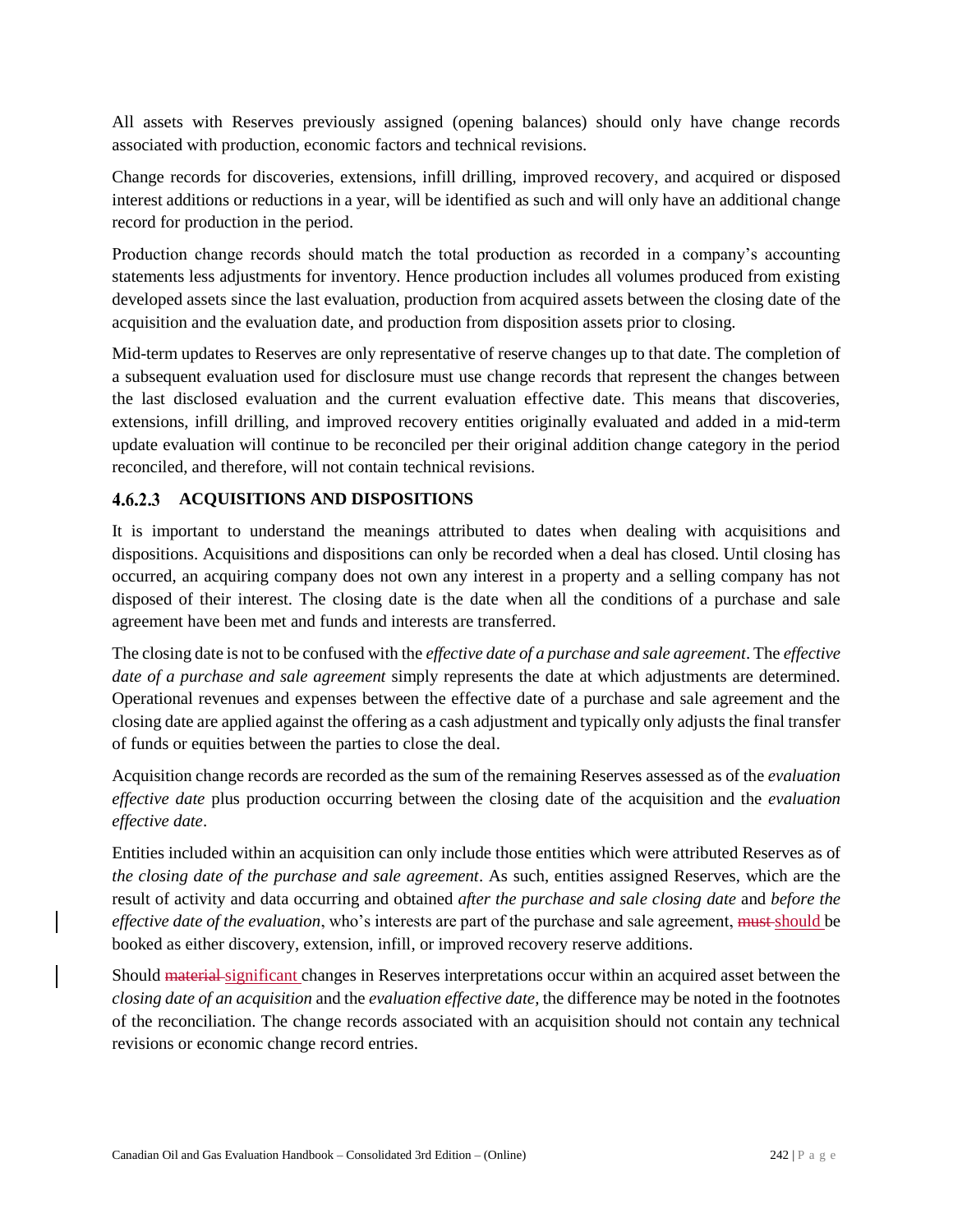An evaluator needs to be aware that a purchaser may acquire an asset for reasons other than the Reserves and values which may be assessed under evaluation and reporting guidance. Hence there is no correlation between the Reserves and value assigned in an evaluation and the purchase price.

Disposition change records similarly record the Reserves remaining on the disposition interests as of the closing date of the disposition.

The reduction in Reserves estimates as a result of selling all or a portion of an interest should be recorded at the *closing date of the purchase and sale agreement*.

Entities included within a disposition must include all entities where Reserves would be attributed to as of the *effective date of the purchase and sale agreement*. This would include all entities previously assigned Reserves, including material performance adjustments, and any new entities that would have been assigned Reserves, resulting from ongoing development activity and new data on the assets, prior to the *effective date of the purchase and sale agreement*. Production occurring between the last evaluation date and the closing date is included as production in the changes records of the entity.

#### **SPECIAL RESERVES CHANGES**

**a. Changes in Reserves Category from Probable to Proved.** For Reserves assigned to an exploration discovery, a drilling extension, infill drilling, or an improved recovery project, that are initially categorized as probable only, and in subsequent years they should be categorized as a Proved Reservesproved addition, in the same reserves change category, in the year when the Reserves are categorized as Proved. the Proved Reserves are a technical revision derived from new technical information that reduced uncertainty. In jurisdictions where disclosure requirements are limited to Proved Reserves, the subsequent assignment of Proved Reserves to an entity initially assigned only probable volumes would be attributed to a change category that is the same as original probable assignment. The change categories can be exploration discovery, drilling extension, infill drilling or improved recovery. For multi-phased improved recovery projects, the reclassification recategorization of phases from probable to proved would result in a proved addition for that phase in the same Reserves change category in the year when the Reserves are reclassified as proved.

Any subsequent changes to the **P**proved or Probable Reserves assignment should be recorded as a technical revision.

In specific cases, where Proved Reserves were not assigned for economic or technical reasons, and in subsequent years are categorized as Proved Reserves, the Proved Reserves should be recorded as a technical revision.

**a.b.Changes in Reserves Category from Possible to Probable to Proved.** For Reserves assigned to an exploration discovery, a drilling extension, infill drilling, or an improved recovery project, that are initially categorized as possible only, and in subsequent years are they should be categorized as Probable Reservesa proved or probable addition, in the same reserves change category, in the year when the Reserves are categorized as proved or probable. <del>, the Probable Reserves are a technical</del> revision derived from new technical information that reduced uncertainty. In jurisdictions where disclosure requirements are limited to proved and Probable Reserves, the subsequent assignment of Probable Reserves to an entity initially assigned only possible volumes would be attributed a change category that is the same as the original possible assignment, be it exploration discovery, drilling extension, infill drilling, or improved recovery. For multi-phased improved recovery